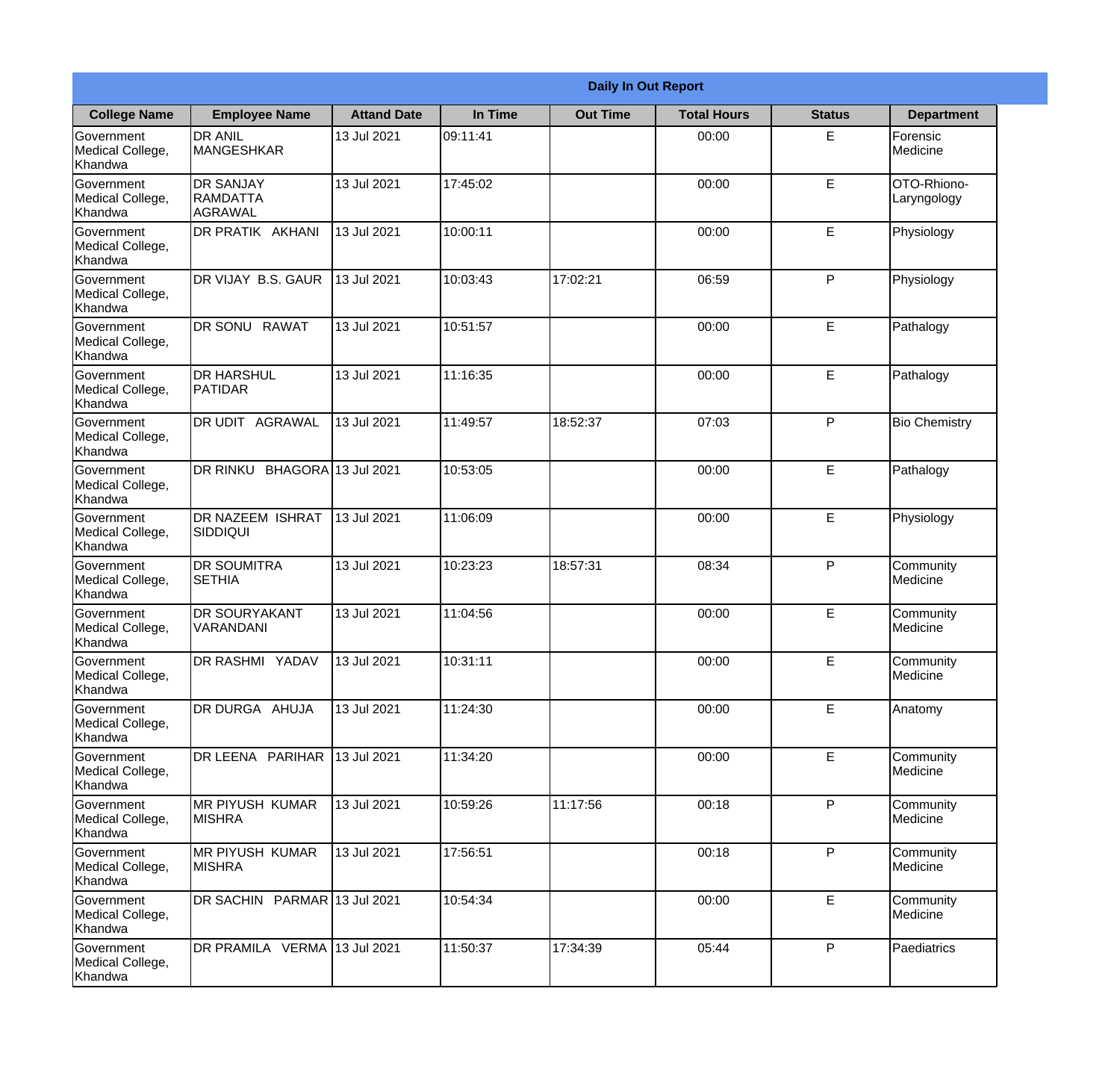| <b>Designation</b>                  | <b>Category</b>     |
|-------------------------------------|---------------------|
| Assistant Professor   Para Clinical |                     |
| Professor                           | Clinical            |
| Assistant Professor   Non Clinical  |                     |
| Associate Professor Non Clinical    |                     |
| Demonstrator/Tutor   Para Clinical  |                     |
| Assistant Professor   Para Clinical |                     |
| Associate Professor Non Clinical    |                     |
| Assistant Professor   Para Clinical |                     |
| Professor                           | <b>Non Clinical</b> |
| Assistant Professor   Para Clinical |                     |
| Demonstrator/Tutor   Para Clinical  |                     |
| Assistant Professor   Para Clinical |                     |
| Demonstrator/Tutor   Non Clinical   |                     |
| <b>Assistant Professor</b>          | Para Clinical       |
| Statistician                        | Para Clinical       |
| Statistician                        | Para Clinical       |
| <b>Assistant Professor</b>          | Para Clinical       |
| Professor                           | Clinical            |

## **Daily In Out Report**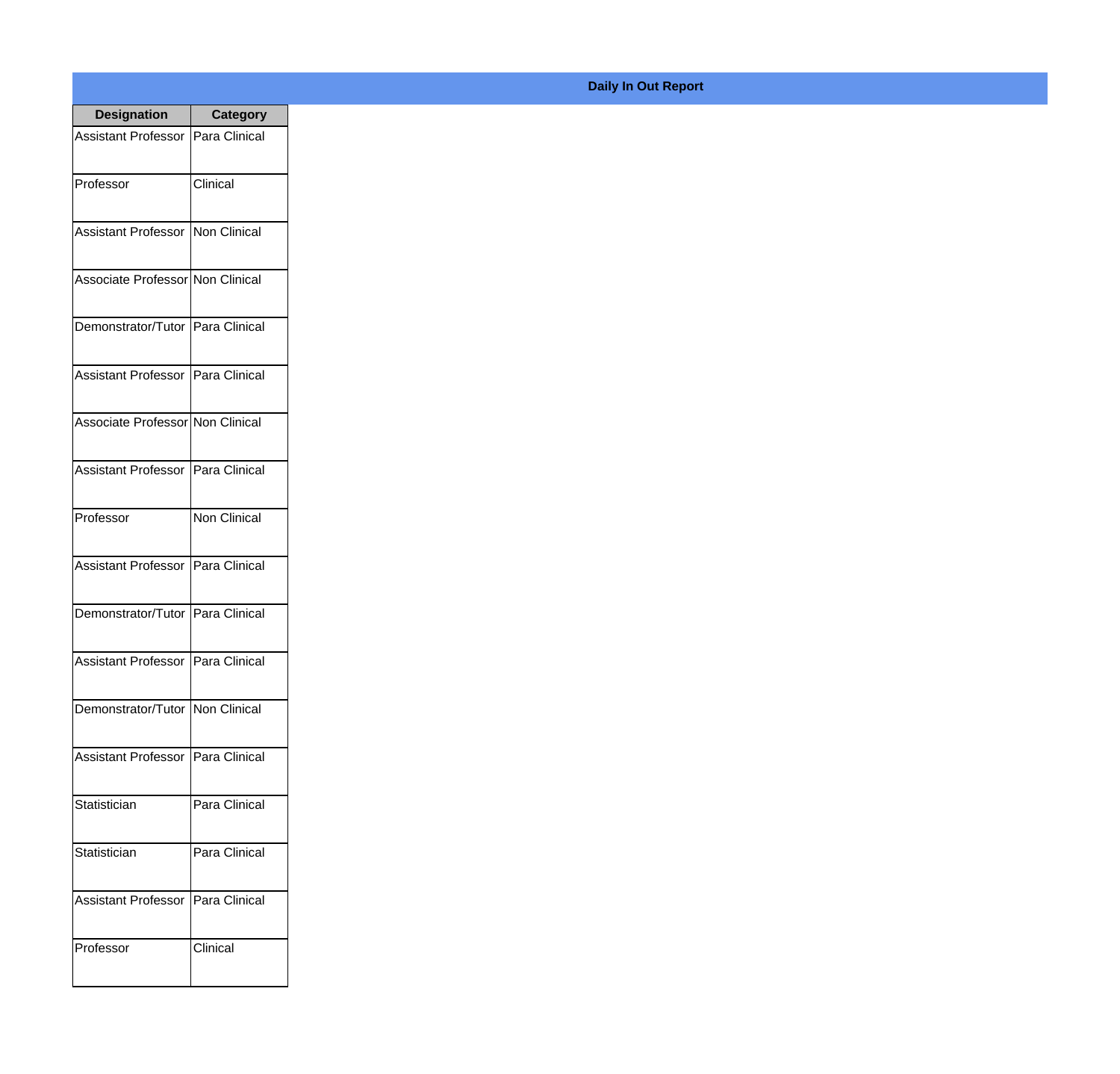|                                                  |                                                       |             |          |          | <b>Daily In Out Report</b> |              |                             |
|--------------------------------------------------|-------------------------------------------------------|-------------|----------|----------|----------------------------|--------------|-----------------------------|
| <b>Government</b><br>Medical College,<br>Khandwa | <b>DR GARIMA</b><br><b>AGRAWAL</b><br><b>VARSHNEY</b> | 13 Jul 2021 | 11:59:43 |          | 00:00                      | E            | Paediatrics                 |
| Government<br>Medical College,<br>Khandwa        | <b>DR SIDDHARTH</b><br><b>BANODE</b>                  | 13 Jul 2021 | 10:12:37 | 18:57:22 | 08:45                      | P            | Pharmacology                |
| Government<br>Medical College,<br>Khandwa        | DR PRIYA KAPOOR<br><b>KAPOOR</b>                      | 13 Jul 2021 | 10:10:47 |          | 00:00                      | E            | Pathalogy                   |
| <b>Government</b><br>Medical College,<br>Khandwa | <b>DR SAPNA</b><br>MAHESHRAM                          | 13 Jul 2021 | 10:48:22 |          | 00:00                      | E            | Community<br>Medicine       |
| <b>Government</b><br>Medical College,<br>Khandwa | <b>DR NISHA</b><br><b>KAITHWAS</b>                    | 13 Jul 2021 | 10:31:35 | 13:45:31 | 03:14                      | P            | Psychiatry                  |
| Government<br>Medical College,<br>Khandwa        | <b>DR RAJU</b>                                        | 13 Jul 2021 | 09:28:12 |          | 00:00                      | E            | Forensic<br>Medicine        |
| <b>Government</b><br>Medical College,<br>Khandwa | <b>DR SITARAM</b><br><b>SOLANKI</b>                   | 13 Jul 2021 | 08:53:41 |          | 00:00                      | E            | Forensic<br>Medicine        |
| Government<br>Medical College,<br>Khandwa        | <b>DR RANJEET</b><br><b>BADOLE</b>                    | 13 Jul 2021 | 10:32:52 |          | 00:00                      | E            | <b>General Medicine</b>     |
| <b>Government</b><br>Medical College,<br>Khandwa | <b>DR ASHOK</b><br><b>BHAUSAHEB NAJAN</b>             | 13 Jul 2021 | 11:52:43 |          | 00:00                      | E            | Forensic<br>Medicine        |
| Government<br>Medical College,<br>Khandwa        | <b>DR NITESHKUMAR</b><br>KISHORILAL<br><b>RATHORE</b> | 13 Jul 2021 | 10:19:44 | 17:46:53 | 07:27                      | P            | Pharmacology                |
| Government<br>Medical College,<br>Khandwa        | <b>DR PRIYESH</b><br><b>MARSKOLE</b>                  | 13 Jul 2021 | 13:57:53 |          | 00:00                      | E            | Community<br>Medicine       |
| Government<br>Medical College,<br>Khandwa        | DR NISHA MANDLOI<br>PANWAR                            | 13 Jul 2021 | 13:36:10 | 17:20:44 | 03:44                      | P            | Obstetrics &<br>Gynaecology |
| Government<br>Medical College,<br>Khandwa        | <b>DR SATISH</b><br><b>CHANDEL</b>                    | 13 Jul 2021 | 11:52:27 |          | 00:00                      | E.           | Pharmacology                |
| Government<br>Medical College,<br>Khandwa        | DR MUKTESHWARI<br><b>GUPTA</b>                        | 13 Jul 2021 | 11:34:12 | 16:30:18 | 04:56                      | P            | Pharmacology                |
| Government<br>Medical College,<br>Khandwa        | DR YASHPAL RAY                                        | 13 Jul 2021 | 15:43:24 |          | 00:00                      | E            | Anatomy                     |
| Government<br>Medical College,<br>Khandwa        | DR RINKU YADAV                                        | 13 Jul 2021 | 10:57:52 |          | 00:00                      | E            | <b>General Surgery</b>      |
| Government<br>Medical College,<br>Khandwa        | RENU WAGHMARE                                         | 13 Jul 2021 | 11:16:21 | 16:36:11 | 05:20                      | $\mathsf{P}$ | Community<br>Medicine       |